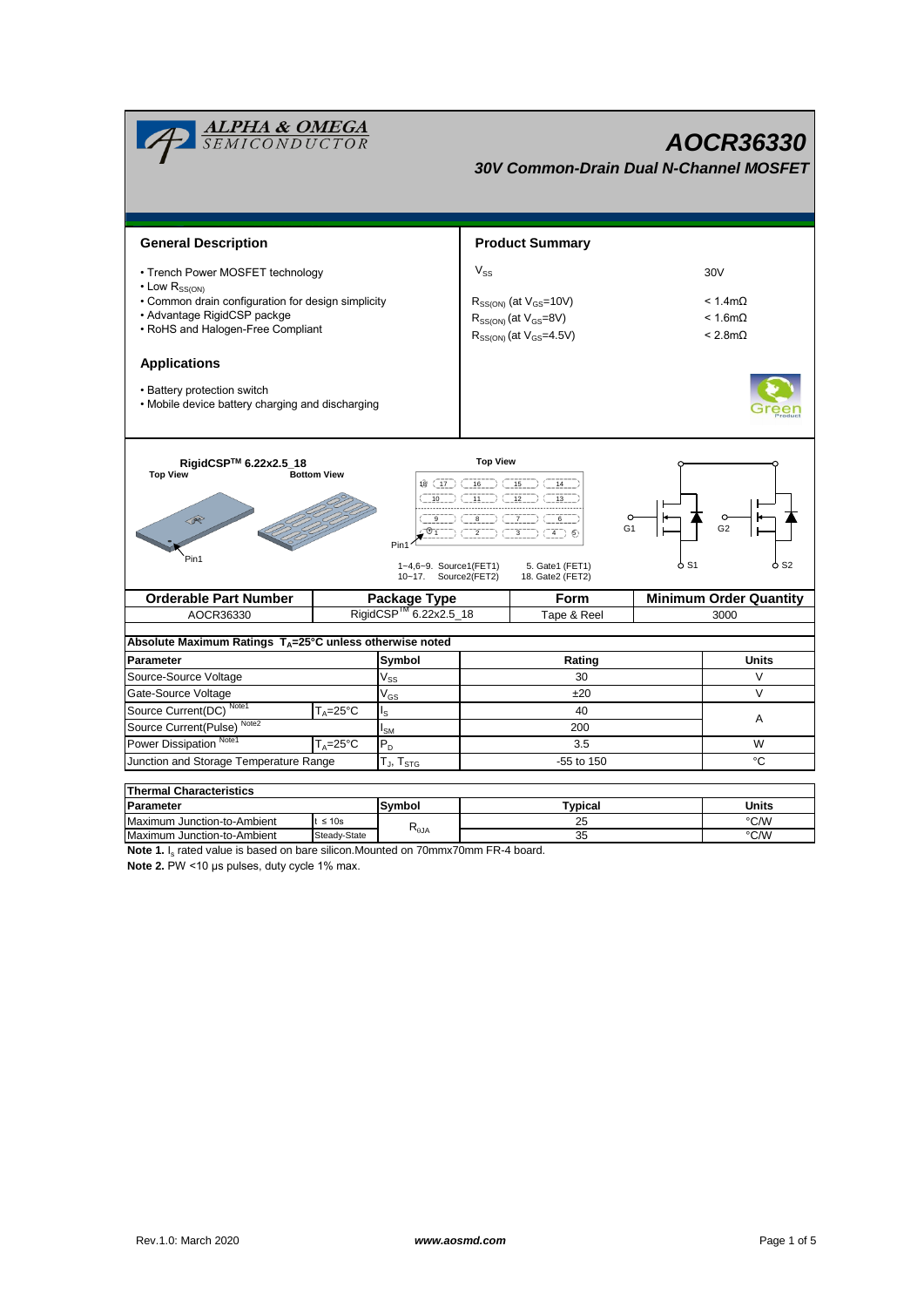

## **Electrical Characteristics (TJ=25°C unless otherwise noted)**

| Symbol                   | <b>Conditions</b><br>Parameter        |                                                                |                               |     | Typ  | Max  | <b>Units</b> |  |  |  |
|--------------------------|---------------------------------------|----------------------------------------------------------------|-------------------------------|-----|------|------|--------------|--|--|--|
| <b>STATIC PARAMETERS</b> |                                       |                                                                |                               |     |      |      |              |  |  |  |
| <b>BV</b> sss            | Source-Source Breakdown Voltage       | $I_S = 250 \mu A$ , $V_{GS} = 0V$                              | Test Circuit 6                | 30  |      |      | $\vee$       |  |  |  |
| I <sub>SSS</sub>         | Zero Gate Voltage Source Current      | $V_{SS}$ =30V, $V_{GS}$ =0V                                    | <b>Test Circuit 1</b>         |     |      | 1    |              |  |  |  |
|                          |                                       |                                                                | $T_{\parallel} = 55^{\circ}C$ |     |      | 5    | μA           |  |  |  |
| $I_{GSS}$                | Gate leakage current                  | $V_{SS} = 0V$ , $V_{GS} = \pm 20V$<br><b>Test Circuit 2</b>    |                               |     |      | ±100 | nA           |  |  |  |
| $V_{GS(th)}$             | Gate Threshold Voltage                | $V_{SS} = V_{GS}$ , I <sub>S</sub> =250µA                      | <b>Test Circuit 3</b>         | 1   | 1.5  | 2    | V            |  |  |  |
| $R_{SS(ON)}$             |                                       | $V_{GS}$ =10V, I <sub>S</sub> =6A                              | <b>Test Circuit 4</b>         | 0.7 | 1.05 | 1.4  | $m\Omega$    |  |  |  |
|                          | Static Source to Source On-Resistance |                                                                | $T_{\parallel}$ =125°C        | 1.0 | 1.5  | 2    |              |  |  |  |
|                          |                                       | $V_{GS}$ =8V, Is=6A                                            | <b>Test Circuit 4</b>         | 0.8 | 1.2  | 1.6  | $m\Omega$    |  |  |  |
|                          |                                       | $V_{GS}$ =4.5V, I <sub>S</sub> =6A                             | <b>Test Circuit 4</b>         | 1.3 | 1.95 | 2.8  | $m\Omega$    |  |  |  |
| $g_{FS}$                 | Forward Transconductance              | $V_{SS} = 5V$ , $I_S = 6A$<br><b>Test Circuit 3</b>            |                               |     | 33   |      | S            |  |  |  |
| $V_{\text{FSS}}$         | Forward Source to Source Voltage      | $IS=1A, VGS=0V$<br>Test Circuit 5                              |                               |     | 0.66 | 1    | $\vee$       |  |  |  |
|                          | <b>DYNAMIC PARAMETERS</b>             |                                                                |                               |     |      |      |              |  |  |  |
| $R_{q}$                  | Gate resistance                       | $f=1$ MHz                                                      |                               |     | 1.4  |      | Ω            |  |  |  |
|                          | <b>SWITCHING PARAMETERS</b>           |                                                                |                               |     |      |      |              |  |  |  |
| $Q_g$                    | <b>Total Gate Charge</b>              | $V_{G1S1}$ =10V, $V_{SS}$ =15V, I <sub>S</sub> =6A             |                               | 128 |      | nC   |              |  |  |  |
| $t_{D(on)}$              | Turn-On DelayTime                     |                                                                |                               |     | 13.5 |      | ns           |  |  |  |
| t,                       | Turn-On Rise Time                     | $V_{G1S1}$ =10V, $V_{SS}$ =15V, R <sub>L</sub> =2.5 $\Omega$ , |                               |     | 25   |      | ns           |  |  |  |
| $t_{D(off)}$             | Turn-Off DelayTime                    | $R_{\text{GEN}} = 3\Omega$                                     | <b>Test Circuit8</b>          |     | 80   |      | ns           |  |  |  |
| t <sub>f</sub>           | Turn-Off Fall Time                    |                                                                |                               |     | 65   |      | ns           |  |  |  |

APPLICATIONS OR USES AS CRITICAL COMPONENTS IN LIFE SUPPORT DEVICES OR SYSTEMS ARE NOT AUTHORIZED. AOS DOES NOT ASSUME ANY LIABILITY ARISING OUT OF SUCH APPLICATIONS OR USES OF ITS PRODUCTS. AOS RESERVES THE RIGHT TO MAKE CHANGES TO PRODUCT SPECIFICATIONS WITHOUT NOTICE. IT IS THE RESPONSIBILITY OF THE CUSTOMER TO EVALUATE SUITABILITY OF THE PRODUCT FOR THEIR INTENDED APPLICATION. CUSTOMER SHALL COMPLY WITH APPLICABLE LEGAL REQUIREMENTS, INCLUDING ALL APPLICABLE EXPORT CONTROL RULES, REGULATIONS AND LIMITATIONS.

AOS' products are provided subject to AOS' terms and conditions of sale which are set forth at: http://www.aosmd.com/terms\_and\_conditions\_of\_sale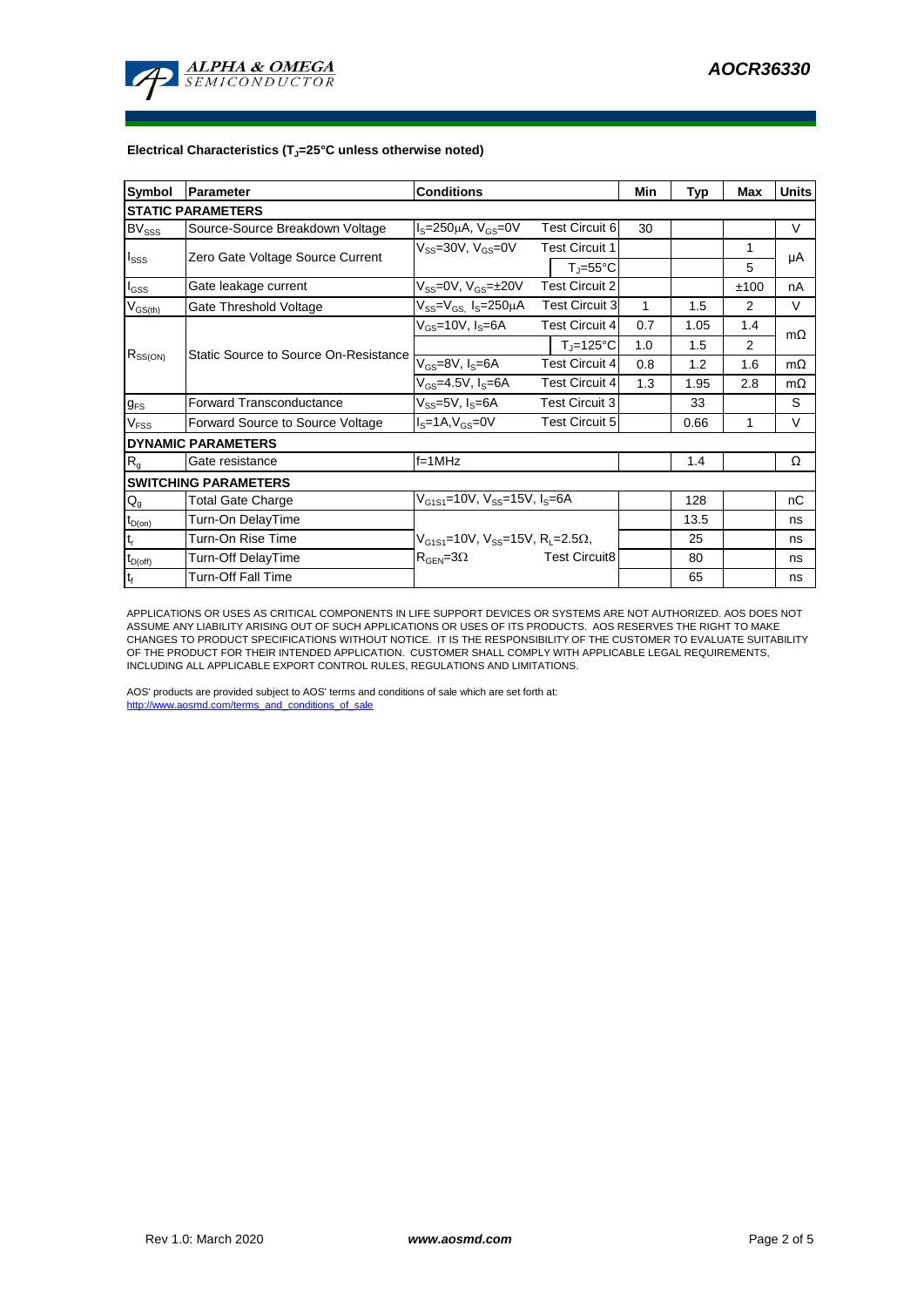

## **TYPICAL ELECTRICAL AND THERMAL CHARACTERISTICS**

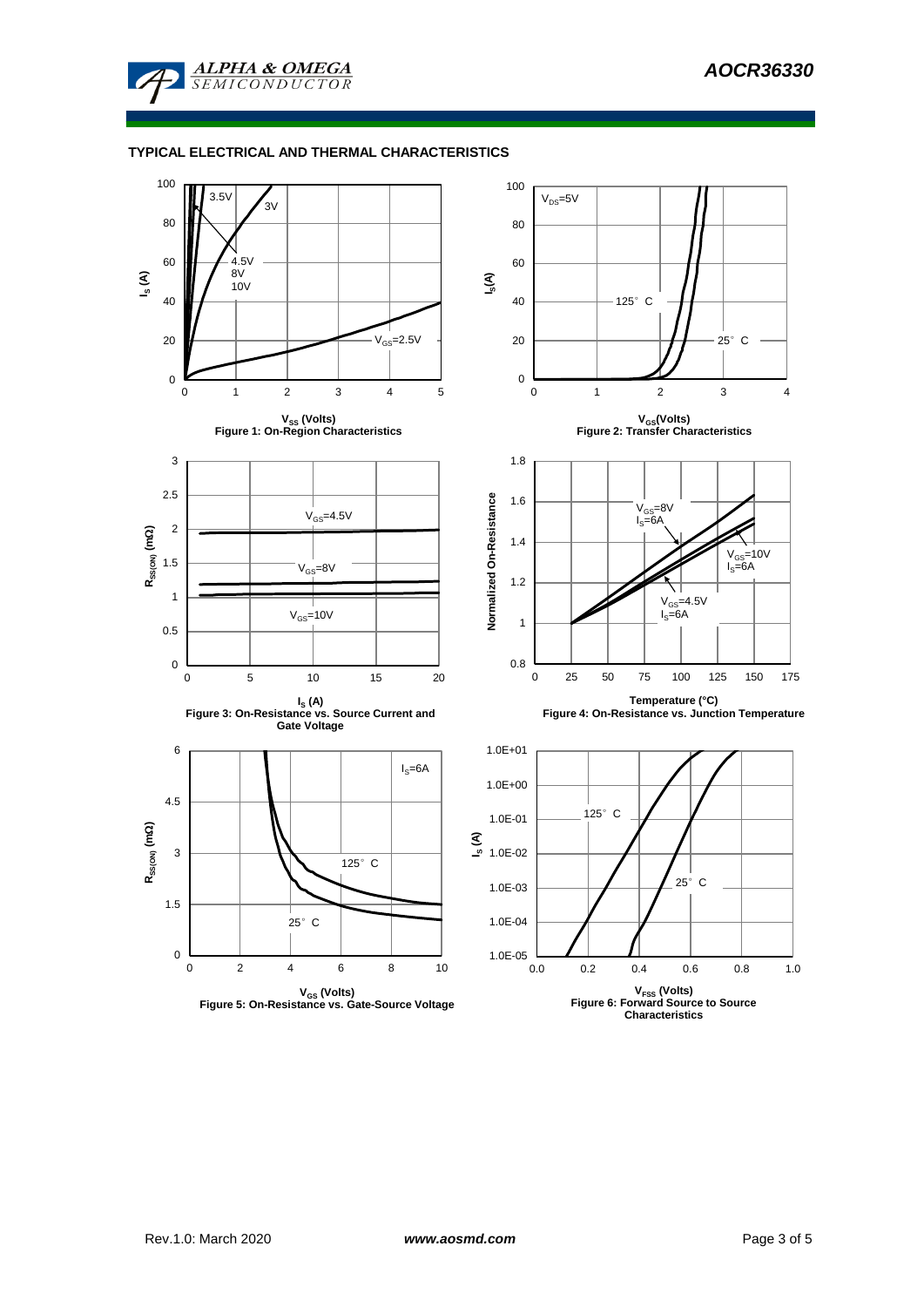

## **TYPICAL ELECTRICAL AND THERMAL CHARACTERISTICS**



**Figure 10: Normalized Maximum Transient Thermal Impedance (Note1)**